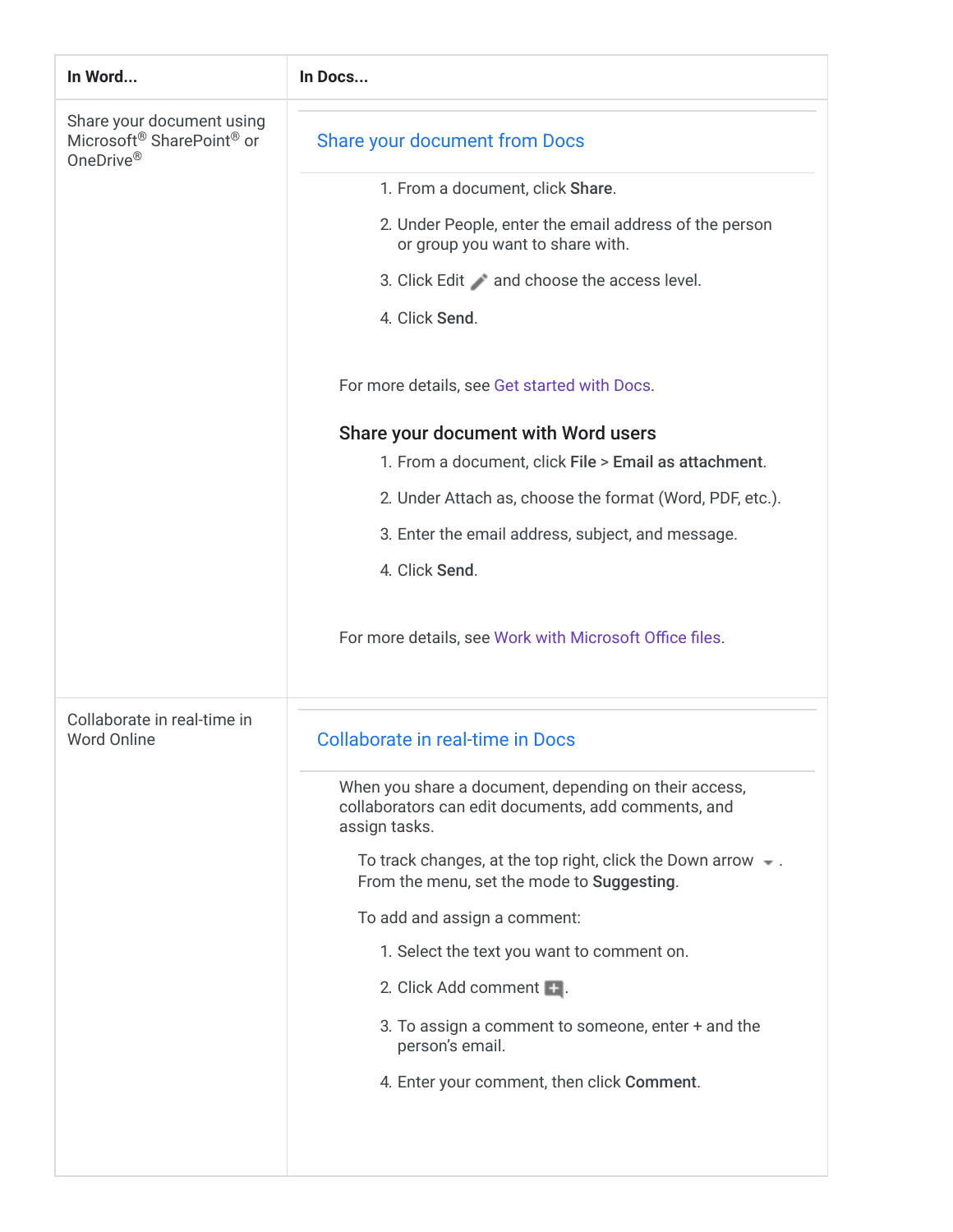| In Word                                                    | In Docs                                                                                   |
|------------------------------------------------------------|-------------------------------------------------------------------------------------------|
| Access version history in<br><b>SharePoint or OneDrive</b> | <b>Access version history in Docs</b>                                                     |
|                                                            | 1. Select File > Version history > See version history.                                   |
|                                                            | 2. Click a time stamp to see a previous version of the<br>file.                           |
|                                                            | 3. (Optional) Do any of the following:                                                    |
|                                                            | To make a previous version the active version,<br>at the top, click Restore this version. |
|                                                            | To name a previous version, click More $\Rightarrow$<br>Name this version.                |
|                                                            | To make a copy of a previous version, click<br>More $\frac{1}{2}$ > Make a copy.          |
|                                                            | For more details, read See changes to your Drive files and<br>folders.                    |
|                                                            |                                                                                           |
| Track recent activity in a<br>document                     | Track activity in a document                                                              |
|                                                            | From a document you own or have edit access to,<br>click Tools> Activity dashboard.       |
|                                                            | For more details, see See changes to your Drive files and<br>folders.                     |
| Open a Word document                                       | Open a Word document                                                                      |
|                                                            | 1. In Drive, double-click a Word file.<br>A preview of your file opens.                   |
|                                                            | 2. At the top, click Open with Google Docs.                                               |
|                                                            | Any changes you make are saved to the original Microsoft<br>Office file.                  |
|                                                            | For more details, see Work with Microsoft Office files.                                   |
|                                                            |                                                                                           |